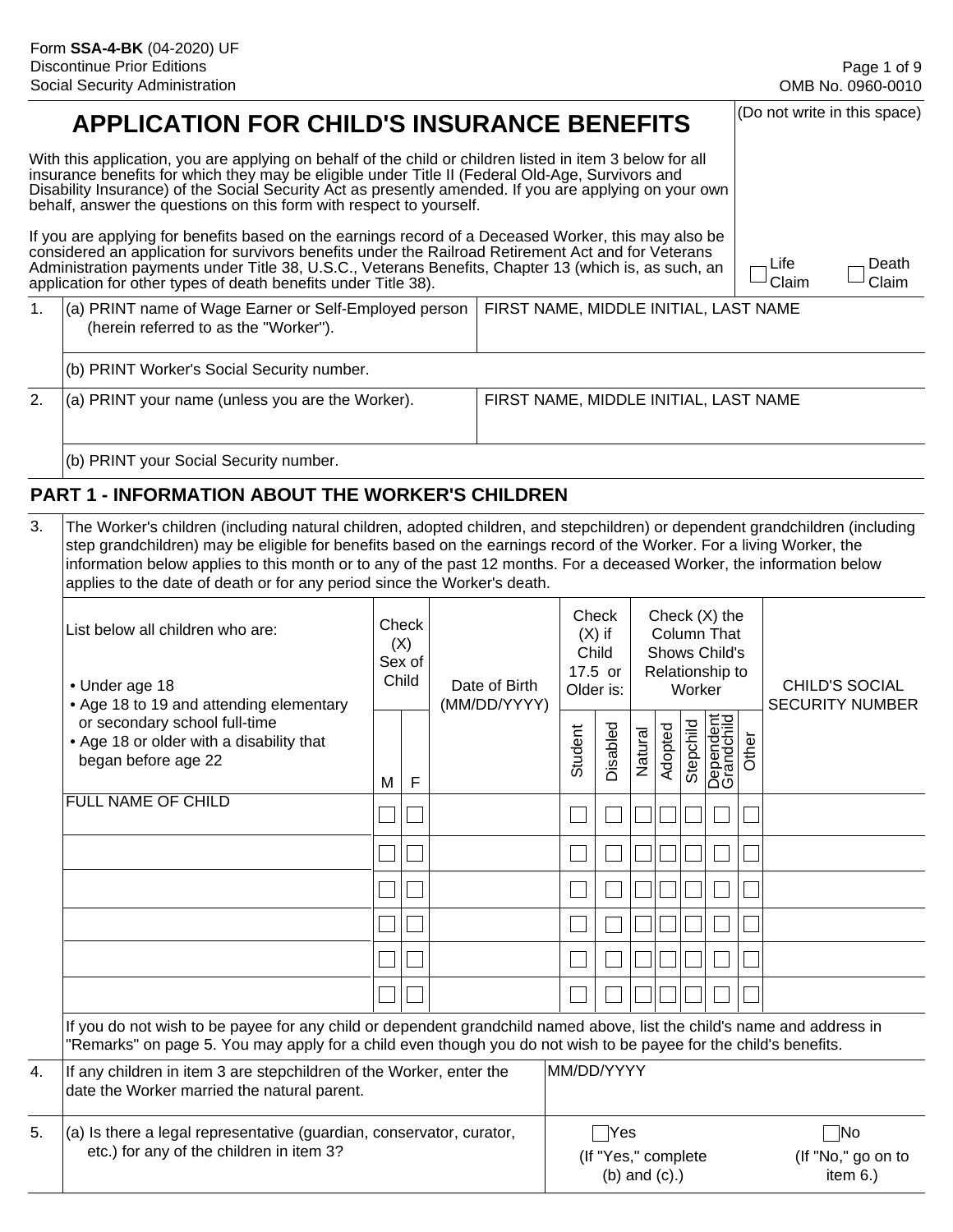|  | Form SSA-4-BK (04-2020) UF |  |  |
|--|----------------------------|--|--|
|--|----------------------------|--|--|

Page 2 of 9

| 5.  | (b) Write the<br>following information<br>about the legal                                                                                                                                                                                                                                                                       |                |                                                             | NAME (First name, middle initial, last name) |    |  |                               | <b>TELEPHONE NUMBER</b><br>(INCLUDE AREA CODE) |
|-----|---------------------------------------------------------------------------------------------------------------------------------------------------------------------------------------------------------------------------------------------------------------------------------------------------------------------------------|----------------|-------------------------------------------------------------|----------------------------------------------|----|--|-------------------------------|------------------------------------------------|
|     | representative(s):                                                                                                                                                                                                                                                                                                              | <b>ADDRESS</b> |                                                             |                                              |    |  |                               |                                                |
|     | (c) Briefly explain the circumstances which led the court to appoint a legal representative.                                                                                                                                                                                                                                    |                |                                                             |                                              |    |  |                               |                                                |
| 6.  | Are you the natural or adoptive parent of the person(s) for whom you are filing?                                                                                                                                                                                                                                                |                |                                                             |                                              |    |  | Yes                           | No                                             |
| 7.  | Have any children in item 3 ever been adopted by someone other than the Worker?<br>(If "Yes," enter the following information):                                                                                                                                                                                                 |                |                                                             |                                              |    |  | Yes                           | No                                             |
|     |                                                                                                                                                                                                                                                                                                                                 | Name of Child  |                                                             | Date of Adoption                             |    |  | Name of Person Adopting       |                                                |
| 8.  | Are all the children in item 3 now living in the same household with<br>you? (If "No," enter the following information about each child not living<br>with you. If uncertain as to the whereabouts of any of these children,<br>explain in "Remarks".)                                                                          |                |                                                             |                                              |    |  | Yes                           | No                                             |
|     | Name of Child Not Living<br>With You                                                                                                                                                                                                                                                                                            |                | Person With Whom Child Now Lives<br><b>Name and Address</b> |                                              |    |  |                               | Relationship to Child                          |
| 9.  |                                                                                                                                                                                                                                                                                                                                 |                |                                                             |                                              |    |  |                               |                                                |
|     | Has any child in item 3 ever been married?<br>(If "Yes," enter the information requested below.)                                                                                                                                                                                                                                |                |                                                             |                                              |    |  | Yes                           | No                                             |
|     | Name of Child                                                                                                                                                                                                                                                                                                                   |                |                                                             |                                              |    |  | Date of Marriage (MM/DD/YYYY) |                                                |
|     | How Marriage Ended (If still married, write "not ended").                                                                                                                                                                                                                                                                       |                |                                                             |                                              |    |  |                               | Date Marriage Ended (MM/DD/YYYY)               |
| 10. | Has anyone ever before filed an application with the Social Security<br>Administration for monthly benefits on behalf of any child in item 3? (If<br>"Yes," enter below the name(s) of the child(ren) and the name(s) and<br>Social Security number(s) of the person(s) on whose earnings record<br>any other claim was based.) |                |                                                             |                                              | No |  |                               |                                                |
|     | Name of Child                                                                                                                                                                                                                                                                                                                   |                |                                                             | Name of Worker                               |    |  |                               | Social Security Number of Worker               |
|     |                                                                                                                                                                                                                                                                                                                                 |                |                                                             |                                              |    |  |                               |                                                |
|     |                                                                                                                                                                                                                                                                                                                                 |                |                                                             |                                              |    |  |                               |                                                |
|     |                                                                                                                                                                                                                                                                                                                                 |                |                                                             |                                              |    |  |                               |                                                |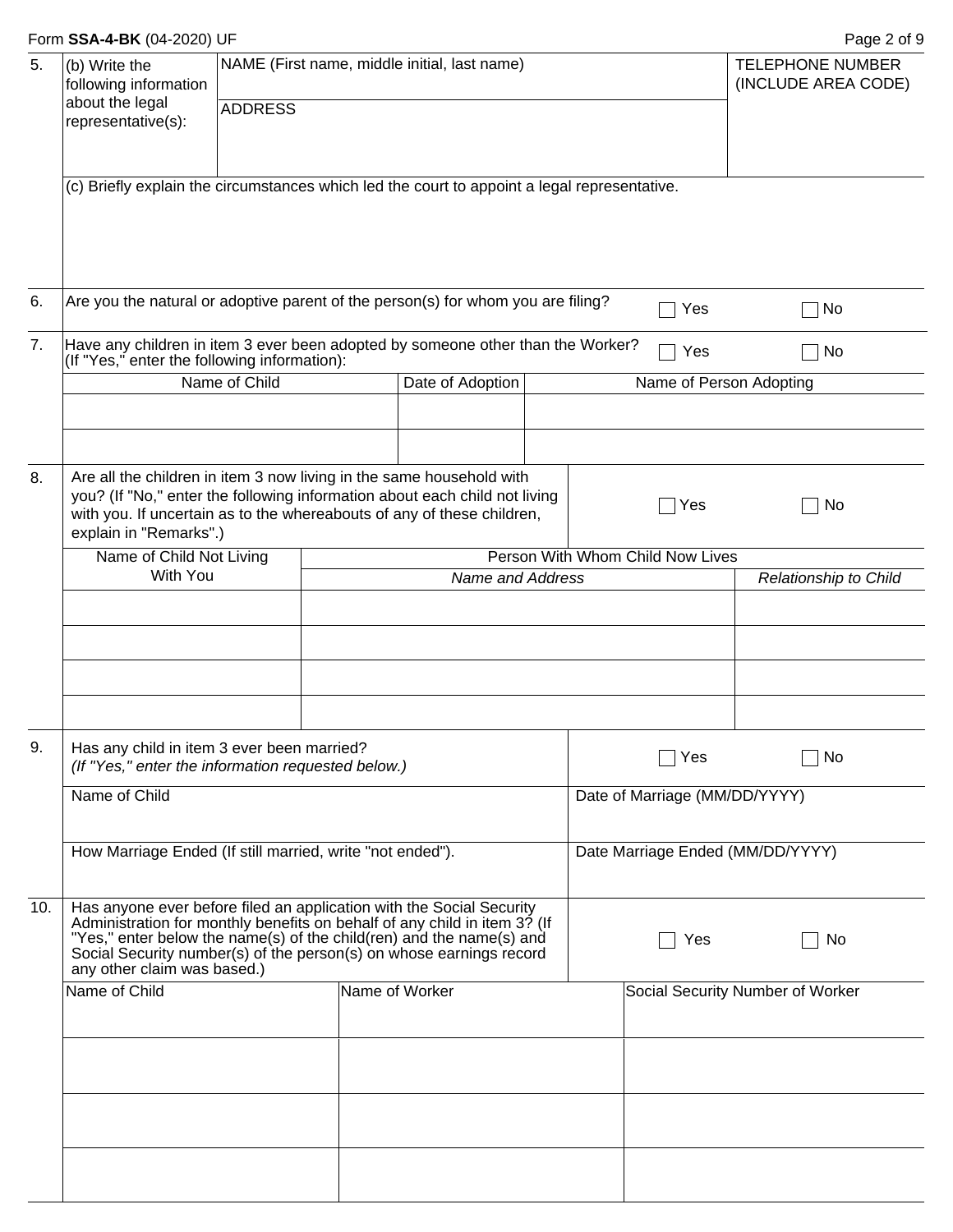|                                                                                               | If you are applying ONLY for a child age 18 or over who is disabled, omit items 11 through 14. In all other cases, answer<br>items 11 through 14.                                                                                                                                          |                                                       |         |                                                                                                                           |                                                                                                                                                                       |  |  |
|-----------------------------------------------------------------------------------------------|--------------------------------------------------------------------------------------------------------------------------------------------------------------------------------------------------------------------------------------------------------------------------------------------|-------------------------------------------------------|---------|---------------------------------------------------------------------------------------------------------------------------|-----------------------------------------------------------------------------------------------------------------------------------------------------------------------|--|--|
|                                                                                               | EARNINGS INFORMATION FOR LAST YEAR (Do not complete if the Worker died this year)                                                                                                                                                                                                          |                                                       |         |                                                                                                                           |                                                                                                                                                                       |  |  |
| 11.                                                                                           | (a) Did any child in item 3 earn more than the exempt amount last year?<br>(If "Yes," answer (b). If "No," go on to item 12.)                                                                                                                                                              |                                                       |         | Yes                                                                                                                       | No                                                                                                                                                                    |  |  |
|                                                                                               | NAME OF CHILD WHO<br>(b)<br><b>EARNED OVER THE EXEMPT</b><br><b>AMOUNT LAST YEAR</b>                                                                                                                                                                                                       | <b>TOTAL EARNINGS</b><br>OF CHILD                     | THAN \$ | LIST EACH MONTH THAT CHILD DID NOT EARN MORE<br>IN WAGES AND DID NOT PERFORM<br>SUBSTANTIAL SERVICES IN SELF-EMPLOYMENT   |                                                                                                                                                                       |  |  |
|                                                                                               |                                                                                                                                                                                                                                                                                            | \$                                                    |         |                                                                                                                           |                                                                                                                                                                       |  |  |
|                                                                                               |                                                                                                                                                                                                                                                                                            | \$                                                    |         |                                                                                                                           |                                                                                                                                                                       |  |  |
|                                                                                               |                                                                                                                                                                                                                                                                                            | \$                                                    |         |                                                                                                                           |                                                                                                                                                                       |  |  |
|                                                                                               | <b>EARNINGS INFORMATION FOR THIS YEAR</b>                                                                                                                                                                                                                                                  |                                                       |         |                                                                                                                           |                                                                                                                                                                       |  |  |
| 12.                                                                                           | (a) Do you expect the total earnings of any child in item 3 to be more than<br>the exempt amount this year? (Count all earnings beginning with the<br>first of this year and all anticipated earnings through the end of this year.)<br>(If "Yes," answer (b). If "No," go on to item 13.) |                                                       |         | Yes                                                                                                                       | No                                                                                                                                                                    |  |  |
| (b)<br>NAME OF CHILD WHO<br><b>EXPECTS TO EARN OVER THE</b><br><b>EXEMPT AMOUNT THIS YEAR</b> |                                                                                                                                                                                                                                                                                            | <b>EXPECTED</b><br><b>EARNINGS OF</b><br><b>CHILD</b> | \$      | SELF-EMPLOYMENT                                                                                                           | LIST EACH MONTH (INCLUDING THE PRESENT MONTH)<br>THAT CHILD DID NOT OR WILL NOT EARN MORE THAN<br>IN WAGES AND DID NOT OR WILL NOT<br>PERFORM SUBSTANTIAL SERVICES IN |  |  |
|                                                                                               |                                                                                                                                                                                                                                                                                            | \$                                                    |         |                                                                                                                           |                                                                                                                                                                       |  |  |
|                                                                                               |                                                                                                                                                                                                                                                                                            | \$                                                    |         |                                                                                                                           |                                                                                                                                                                       |  |  |
|                                                                                               |                                                                                                                                                                                                                                                                                            | \$                                                    |         |                                                                                                                           |                                                                                                                                                                       |  |  |
|                                                                                               | Complete item 13 ONLY if any child is now in the last 4 months of the child's taxable year (Sept., Oct., Nov., and Dec., if                                                                                                                                                                |                                                       |         |                                                                                                                           |                                                                                                                                                                       |  |  |
|                                                                                               |                                                                                                                                                                                                                                                                                            |                                                       |         |                                                                                                                           |                                                                                                                                                                       |  |  |
|                                                                                               | the taxable year is a calendar year).                                                                                                                                                                                                                                                      |                                                       |         |                                                                                                                           |                                                                                                                                                                       |  |  |
| 13.                                                                                           | EARNINGS INFORMATION FOR NEXT YEAR<br>(a) Do you expect the total earnings of any child in item 3 to be more<br>than the exempt amount next year? (If "Yes," answer (b.) If "No," go<br>on to item 14.)                                                                                    |                                                       |         | Yes                                                                                                                       | No                                                                                                                                                                    |  |  |
|                                                                                               | (b)<br>NAME OF CHILD WHO<br><b>EXPECTS TO EARN OVER THE</b><br>EXEMPT AMOUNT NEXT YEAR                                                                                                                                                                                                     | <b>EXPECTED</b><br><b>EARNINGS OF</b><br><b>CHILD</b> | THAN \$ | LIST EACH MONTH THAT CHILD WILL NOT EARN MORE<br>IN WAGES AND WILL NOT PERFORM<br>SUBSTANTIAL SERVICES IN SELF-EMPLOYMENT |                                                                                                                                                                       |  |  |
|                                                                                               |                                                                                                                                                                                                                                                                                            | \$                                                    |         |                                                                                                                           |                                                                                                                                                                       |  |  |
|                                                                                               |                                                                                                                                                                                                                                                                                            | \$                                                    |         |                                                                                                                           |                                                                                                                                                                       |  |  |
|                                                                                               |                                                                                                                                                                                                                                                                                            | \$                                                    |         |                                                                                                                           |                                                                                                                                                                       |  |  |
| 14.                                                                                           | If any of the children for whom you are filing uses a fiscal year (one that<br>does not end on December 31), print here the name of the child and the<br>month the fiscal year ends.                                                                                                       |                                                       |         | Name of child and month fiscal year ends                                                                                  |                                                                                                                                                                       |  |  |
|                                                                                               | Complete items 15 and 16 ONLY if the Worker is living. Otherwise, go on to item 17.                                                                                                                                                                                                        |                                                       |         |                                                                                                                           |                                                                                                                                                                       |  |  |
|                                                                                               | If any children in item 3 are children adopted by the Worker, print below the name of each such child and the date of                                                                                                                                                                      |                                                       |         |                                                                                                                           |                                                                                                                                                                       |  |  |
| 15.                                                                                           | adoption by the Worker.<br><b>NAME OF ADOPTED CHILD</b>                                                                                                                                                                                                                                    |                                                       |         | <b>DATE OF ADOPTION</b>                                                                                                   |                                                                                                                                                                       |  |  |
|                                                                                               |                                                                                                                                                                                                                                                                                            |                                                       |         |                                                                                                                           |                                                                                                                                                                       |  |  |
|                                                                                               |                                                                                                                                                                                                                                                                                            |                                                       |         |                                                                                                                           |                                                                                                                                                                       |  |  |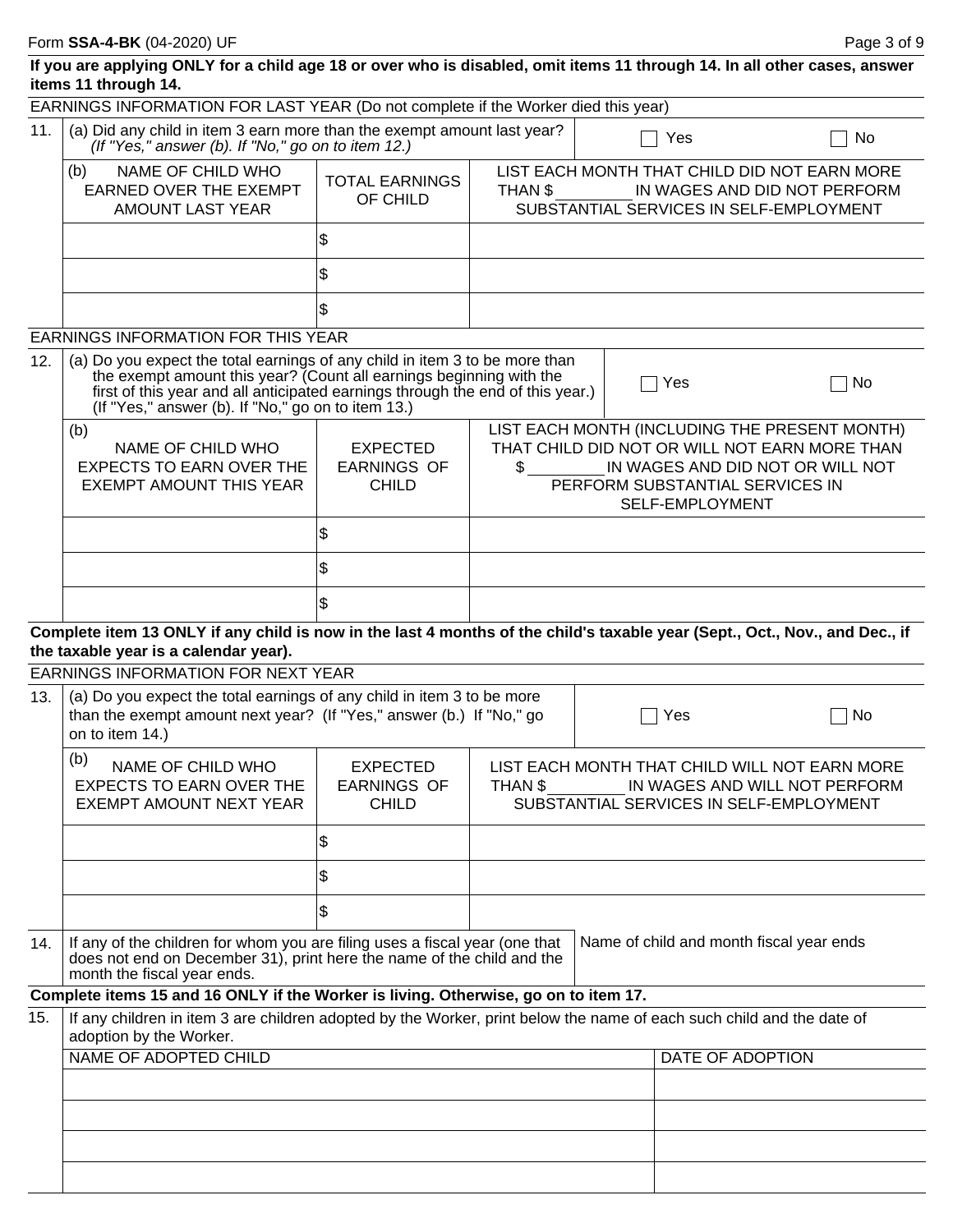|     | Form SSA-4-BK (04-2020) UF                                                                            |                                                                                                                                                       |                                                |                                           | Page 4 of 9                            |  |  |
|-----|-------------------------------------------------------------------------------------------------------|-------------------------------------------------------------------------------------------------------------------------------------------------------|------------------------------------------------|-------------------------------------------|----------------------------------------|--|--|
| 16. | the last 13 months (counting the present month)?<br>(If "No," enter the information requested below.) | Have all of the children in item 3 lived with the Worker during each of                                                                               |                                                | Yes                                       | No                                     |  |  |
|     | NAME OF CHILD WHO<br>DID NOT LIVE WITH THE                                                            | LIST EACH MONTH IN WHICH                                                                                                                              |                                                | PERSON WITH WHOM CHILD LIVED              |                                        |  |  |
|     | <b>WORKER IN EACH OF</b><br>THE LAST<br>13 MONTHS                                                     | THIS CHILD DID NOT<br>LIVE WITH THE WORKER                                                                                                            |                                                | NAME AND ADDRESS                          | RELATIONSHIP TO<br><b>CHILD</b>        |  |  |
|     |                                                                                                       |                                                                                                                                                       |                                                |                                           |                                        |  |  |
| 17. |                                                                                                       | If any of the children in item 3 are within 2 months of age 65 or older,<br>blind or disabled, do you want to file on his/her behalf for Supplemental |                                                | Yes                                       | ⊺No                                    |  |  |
|     | Security Income?                                                                                      |                                                                                                                                                       |                                                |                                           |                                        |  |  |
|     |                                                                                                       | PART II - INFORMATION ABOUT THE DECEASED. Complete items 18 through 26 only if the Worker is deceased.                                                |                                                |                                           |                                        |  |  |
| 18. | (a) Print date of birth of Worker                                                                     |                                                                                                                                                       |                                                | MM/DD/YYYY                                |                                        |  |  |
|     |                                                                                                       | (b) Print Worker's name at birth if different from item 1 (a)                                                                                         |                                                |                                           |                                        |  |  |
|     | (c) Check (X) one for the Worker                                                                      |                                                                                                                                                       |                                                | Male                                      | Female                                 |  |  |
| 19. | (a) Print date of death                                                                               |                                                                                                                                                       |                                                | MM/DD/YYYY                                |                                        |  |  |
|     | (b) Print place of death                                                                              |                                                                                                                                                       |                                                | <b>CITY AND STATE</b>                     |                                        |  |  |
| 20. | fixed, permanent home at the time of death.                                                           | Print the name of the state or foreign country where the Worker had a                                                                                 |                                                | STATE OR FOREIGN COUNTRY                  |                                        |  |  |
| 21. |                                                                                                       | Did the Worker work in the railroad industry for 5 years or more?                                                                                     |                                                | Yes                                       | ∣No                                    |  |  |
| 22. | after September 7, 1939 and before 1968?                                                              | (a) Was the Worker in the active military or naval service (including<br>Reserve or National Guard active duty or active duty for training)           | Yes<br>(If "Yes," answer<br>$(b)$ and $(c)$ .) | No<br>(If "No," go<br>on to item 23.)     |                                        |  |  |
|     | (b) Enter dates of service                                                                            |                                                                                                                                                       |                                                | FROM (MM/YYYY)                            | TO (MM/YYYY)                           |  |  |
|     |                                                                                                       | (c) Has anyone (including the Worker) received, or does anyone<br>expect to receive, a benefit from any other Federal agency?                         |                                                | Yes                                       | ⊺No                                    |  |  |
| 23. |                                                                                                       | (a) Did the worker have social security credits (for example, based on<br>work or residence) under another country's social security system?          |                                                | Yes<br>(If "Yes,"<br>answer (b).)         | ⊺No<br>(If "No," go<br>on to item 24.) |  |  |
|     | (b) List the country(ies).                                                                            |                                                                                                                                                       |                                                |                                           |                                        |  |  |
| 24. |                                                                                                       | (a) Did the worker have wages or self-employment income covered<br>under Social Security in all years from 1978 through last year?                    |                                                | Yes<br>(If "Yes", skip to<br>item $25.$ ) | No<br>(If "No," answer<br>(b).         |  |  |
|     | Social Security.                                                                                      | (b) List the years from 1978 through last year in which the worker did<br>not have wages or self-employment income covered under                      |                                                |                                           |                                        |  |  |
|     |                                                                                                       | Answer item 25 ONLY if death occurred within the last 2 years.                                                                                        |                                                |                                           |                                        |  |  |
| 25. | self-employment during the year of death?                                                             | (a) About how much did the Worker earn from employment and                                                                                            |                                                | <b>AMOUNT</b><br>\$                       |                                        |  |  |
|     |                                                                                                       | (b) About how much did the Worker earn the year before death?                                                                                         | <b>AMOUNT</b><br>\$                            |                                           |                                        |  |  |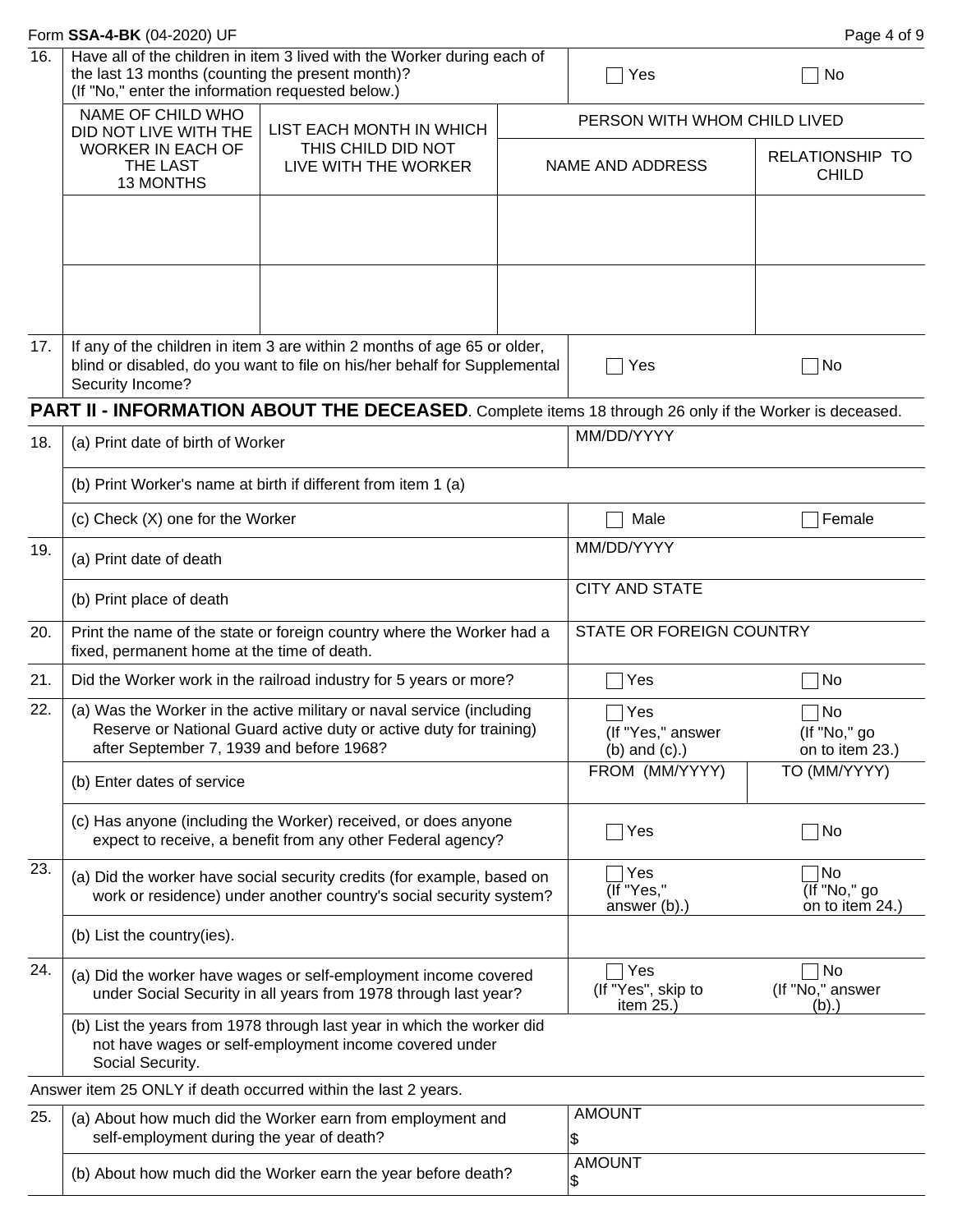|     | Form SSA-4-BK (04-2020) UF                                                                                                                                                                                   |                                                                                                                                                                                                                                        |                                                                                                         | Page 5 of 9                     |  |  |
|-----|--------------------------------------------------------------------------------------------------------------------------------------------------------------------------------------------------------------|----------------------------------------------------------------------------------------------------------------------------------------------------------------------------------------------------------------------------------------|---------------------------------------------------------------------------------------------------------|---------------------------------|--|--|
| 26. | Check if applicable:<br>with full retroactivity.                                                                                                                                                             | I am not submitting evidence of the deceased's earnings that are not yet on his/her earnings record. I understand<br>that these earnings will be included automatically within 24 months, and any increase in my benefits will be paid |                                                                                                         |                                 |  |  |
| 27. | (a) Did the Worker ever file an application for Social Security benefits, a<br>period of disability under Social Security, Supplemental Security<br>Income, or hospital or medical insurance under Medicare? |                                                                                                                                                                                                                                        | Unknown<br>Yes<br>No<br>(If "Yes," answer (b) and $(c)$ .)<br>(If "No" or "Unknown," go on to item 28.) |                                 |  |  |
|     | (b) Enter name of person(s) on whose Social Security record other<br>application was filed.                                                                                                                  |                                                                                                                                                                                                                                        |                                                                                                         |                                 |  |  |
|     | (c) Enter Social Security number of person named in (b).<br>(If "Unknown," so indicate.)                                                                                                                     |                                                                                                                                                                                                                                        |                                                                                                         |                                 |  |  |
|     | Answer item 28 ONLY if the Worker died prior to age 66 and within the past 4 months.                                                                                                                         |                                                                                                                                                                                                                                        |                                                                                                         |                                 |  |  |
| 28. | (a) Was the Worker unable to work because of a disabling condition at<br>the time of death?                                                                                                                  |                                                                                                                                                                                                                                        | $\exists$ Yes<br>$($ If "Yes," answer $($ b $).$                                                        | $\neg$ No                       |  |  |
|     | (b) Enter date disability began                                                                                                                                                                              |                                                                                                                                                                                                                                        | MM/DD/YYYY                                                                                              |                                 |  |  |
| 29. | (If "No," enter the following information)                                                                                                                                                                   | Were all the children in item 3 living with the Worker at the time of death?                                                                                                                                                           | <b>No</b><br>Yes                                                                                        |                                 |  |  |
|     | NAME OF CHILD NOT LIVING                                                                                                                                                                                     |                                                                                                                                                                                                                                        | PERSON WITH WHOM CHILD WAS LIVING                                                                       |                                 |  |  |
|     | <b>WITH THE WORKER</b><br>NAME AND ADDRESS                                                                                                                                                                   |                                                                                                                                                                                                                                        |                                                                                                         | RELATIONSHIP TO<br><b>CHILD</b> |  |  |
|     |                                                                                                                                                                                                              |                                                                                                                                                                                                                                        |                                                                                                         |                                 |  |  |
|     |                                                                                                                                                                                                              |                                                                                                                                                                                                                                        |                                                                                                         |                                 |  |  |
|     |                                                                                                                                                                                                              |                                                                                                                                                                                                                                        |                                                                                                         |                                 |  |  |

REMARKS: (You may use this space for any explanations. If you need more space, attach a separate sheet.)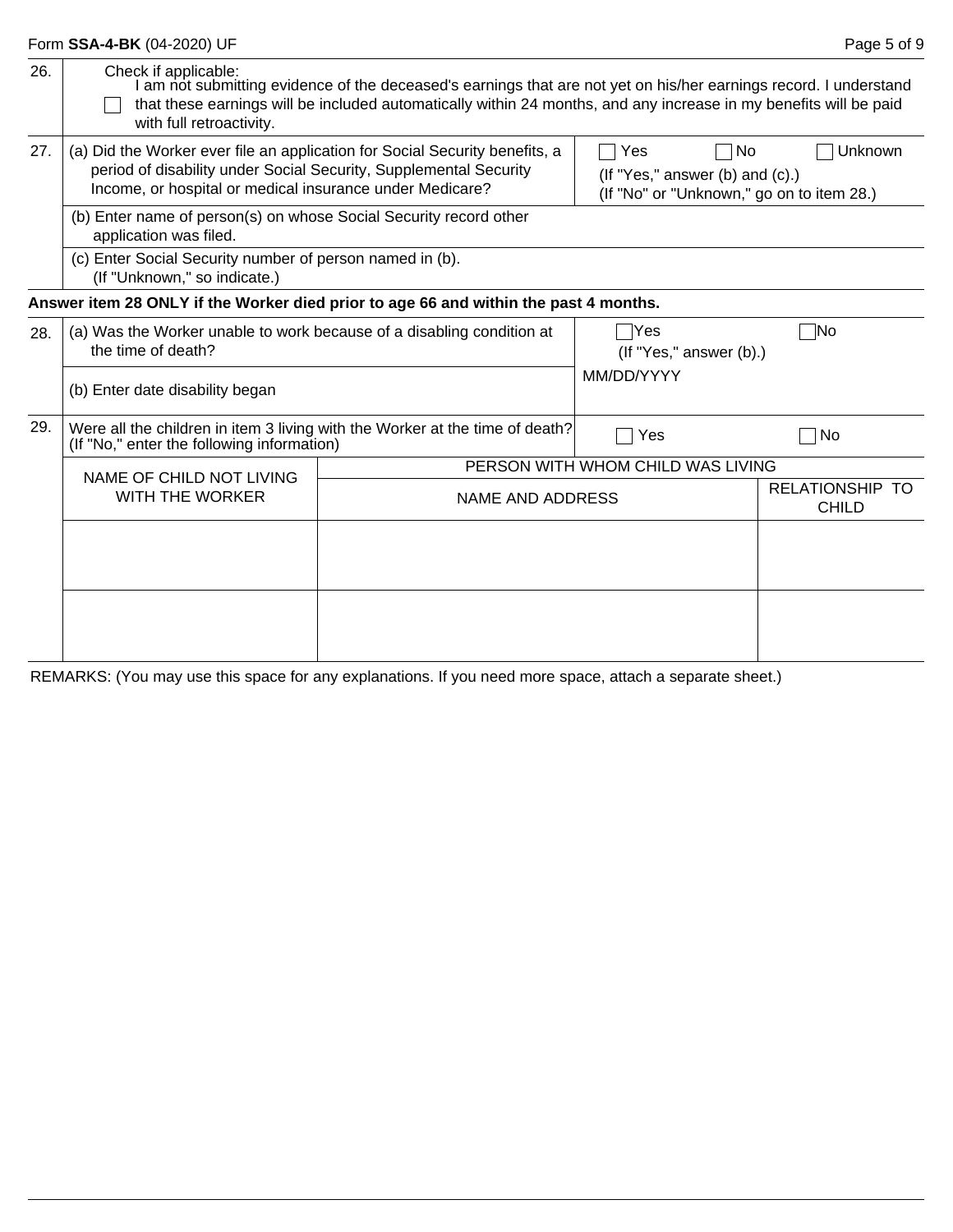Con't Remarks

I declare under penalty of perjury that I have examined all the information on this form, and on any accompanying statements or forms, and it is true and correct to the best of my knowledge. I understand that anyone who knowingly gives a false statement about a material fact in this information, or causes someone else to do so, commits a crime and may be subject to a fine or imprisonment.

| <b>SIGNATURE OF APPLICANT</b>                                    | Date (MM/DD/YYYY)                                                                                                                                                                                                                                                           |  |
|------------------------------------------------------------------|-----------------------------------------------------------------------------------------------------------------------------------------------------------------------------------------------------------------------------------------------------------------------------|--|
| SIGNATURE (First Name, Middle Initial, Last Name) (Write in ink) | Telephone Number(s) at Which You May<br>be Contacted During the Day (Include<br>Area Code)                                                                                                                                                                                  |  |
|                                                                  | <b>Direct Deposit Payment Information (Financial Institution)</b>                                                                                                                                                                                                           |  |
| <b>Account Number</b><br><b>Routing Transit Number</b>           | <b>Enroll in Direct Express</b><br>Checking                                                                                                                                                                                                                                 |  |
|                                                                  | <b>Direct Deposit Refused</b><br>Savings                                                                                                                                                                                                                                    |  |
| different.)                                                      | Applicant's Mailing Address (Number and Street, Apt No., P.O. Box, or Rural Route) (Enter Residence Address in "Remarks," if                                                                                                                                                |  |
| City and State                                                   | County (if any) in which you now live<br><b>ZIP Code</b>                                                                                                                                                                                                                    |  |
|                                                                  | Witnesses are required ONLY if this application has been signed by mark $(X)$ above. If signed by mark $(X)$ , two witnesses to the<br>signing who know the applicant must sign below giving their full addresses. Also, print the applicant's name in the signature block. |  |
| 1. Signature of Witness                                          | 2. Signature of Witness                                                                                                                                                                                                                                                     |  |
| Address (Number and Street, City, State, and ZIP Code)           | Address (Number and Street, City, State, and ZIP Code)                                                                                                                                                                                                                      |  |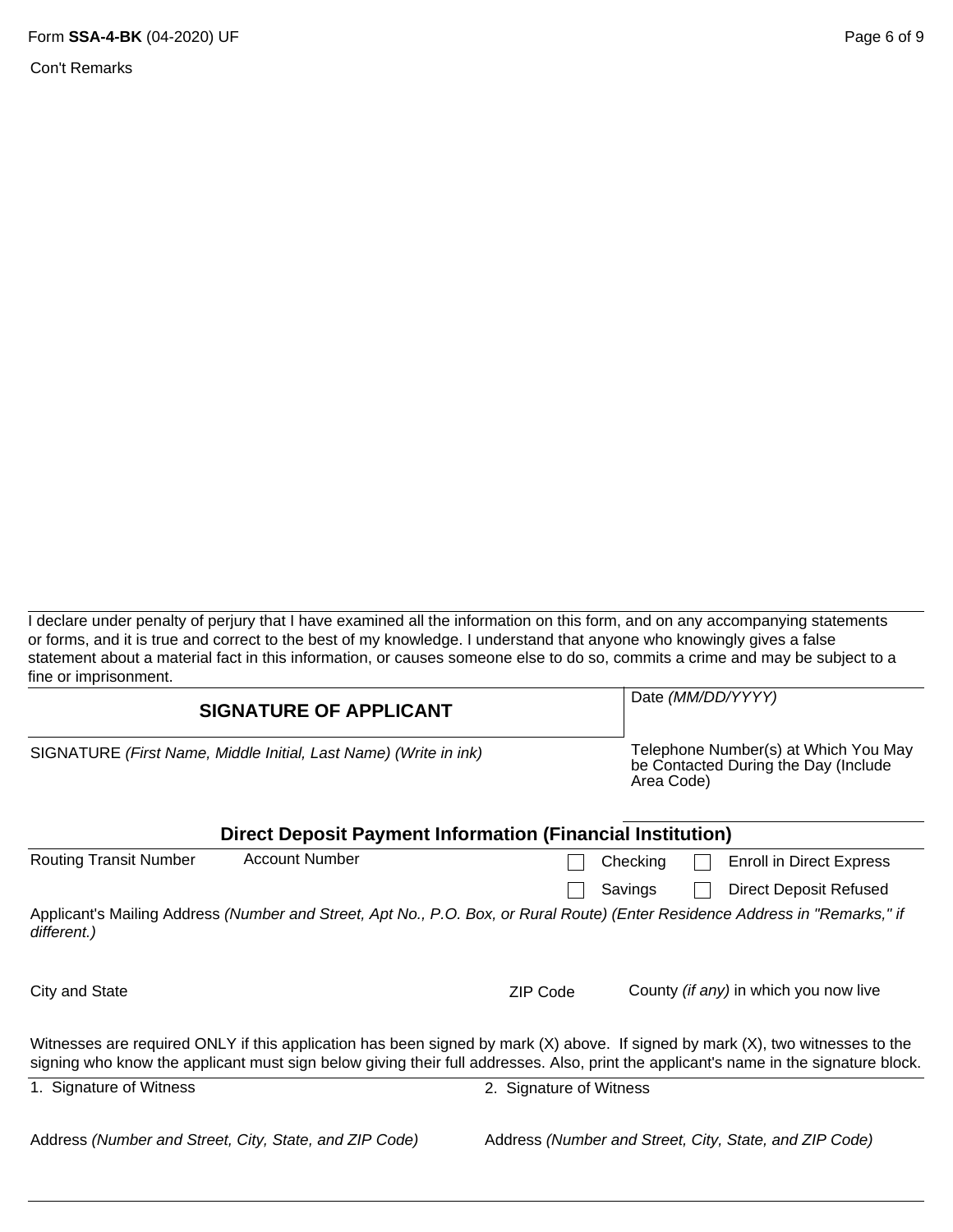### **Privacy Act Statement Collection and Use of Personal Information**

Section 202(d) of the Social Security Act, as amended, allows us to collect this information. Furnishing us this information is voluntary. However, failing to provide all or part of the information may prevent an accurate and timely decision on any claim filed.

We will use the information to determine eligibility for monthly benefits or insurance coverage and to authorize payments to the child(ren) of retired, disabled, or deceased workers. We may also share your information for the following purposes, called routine uses:

- To Federal, State, or local agencies for administering cash or non-cash income or health maintenance programs; and
- To a contractor or another Federal agency, as necessary for the purpose of assisting the Social Security Administration in the efficient administration of its programs.

In addition, we may share this information in accordance with the Privacy Act and other Federal laws. For example, where authorized, we may use and disclose this information in computer matching programs, in which our records are compared with other records to establish or verify a person's eligibility for Federal benefit programs and for repayment of incorrect or delinquent debts under these programs.

A list of additional routine uses is available in our Privacy Act System of Records Notice (SORN) 60-0089, entitled Claims Folders System, as published in the Federal Register (FR) on April 1, 2003, at 68 FR 15784. Additional information, and a full listing of all of our SORNs, is available on our website at [www.ssa.gov/privacy.](http://www.ssa.gov/privacy}{\rtlch\fcs1 \af0\afs24 \ltrch\fcs0 \f0\cf1\insrsid3823303\charrsid16542934 /sorn.html}{\rtlch\fcs1 \af0\afs24 \ltrch\fcs0 
\f0\insrsid3823303\charrsid16542934 )

**Paperwork Reduction Act Statement** - This information collection meets the requirements of 44 U.S.C. § 3507, as amended by section 2 of the Paperwork Reduction Act of 1995. You do not need to answer these questions unless we display a valid Office of Management and Budget control number. We estimate that it will take about 12 minutes to read the instructions, gather the facts, and answer the questions. **SEND OR BRING THE COMPLETED FORM TO YOUR LOCAL SOCIAL SECURITY OFFICE.**  You can find your local Social Security office through SSA's website at **[www.socialsecurity.gov](http://www.socialsecurity.gov). Offices are also listed under U. S. Government agencies in your telephone directory or you may call Social Security at 1-800-772-1213 (TTY 1-800-325-0778).** *You may send comments on our time estimate above to*: *SSA*, *6401 Security Blvd, Baltimore, MD 21235-6401. Send only comments relating to our time estimate to this address, not the completed form.*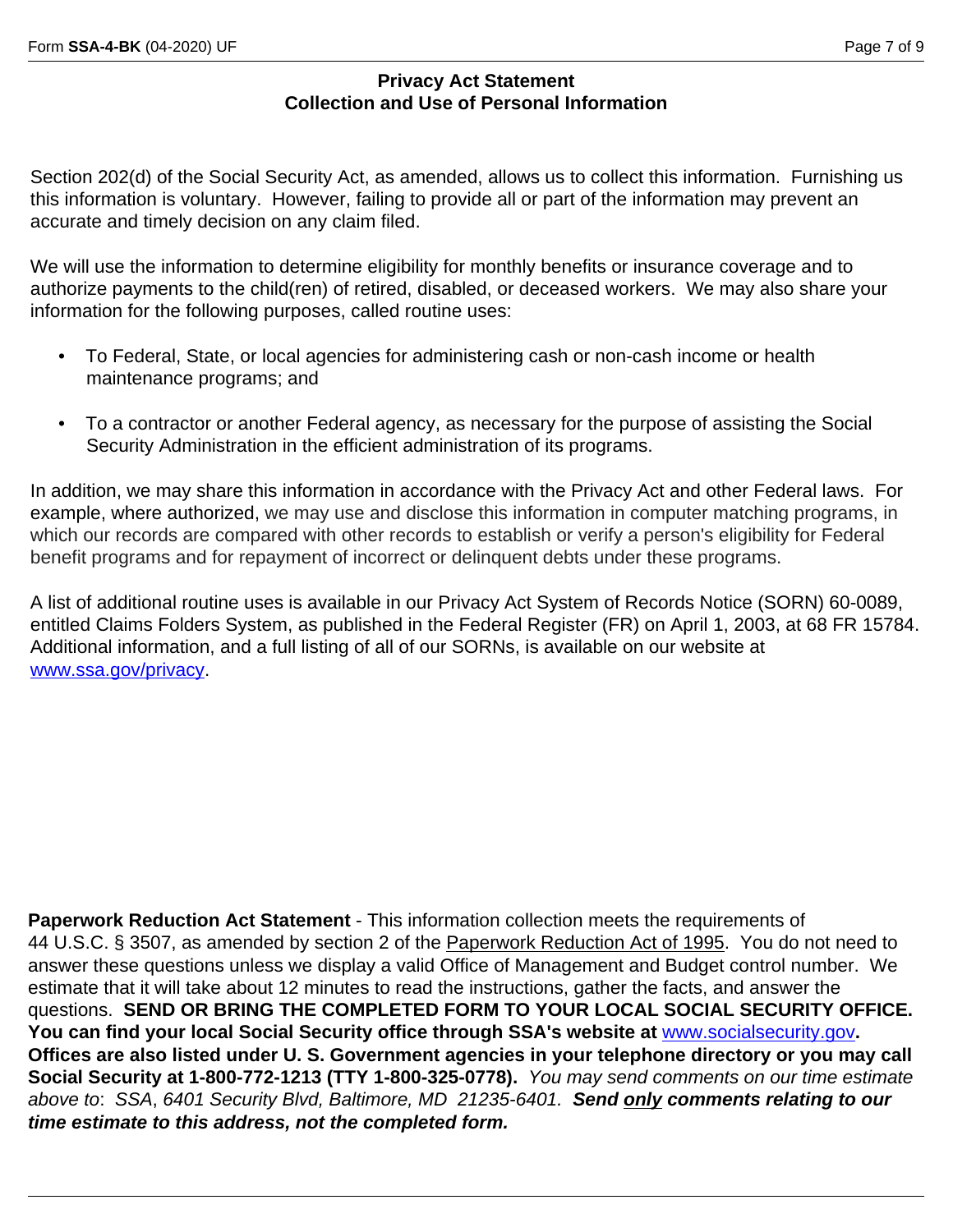## **RECEIPT FOR YOUR CLAIM FOR SOCIAL SECURITY CHILD'S INSURANCE BENEFITS**

|                                                                                    | <b>BEFORE YOU RECEIVE A</b><br>NOTICE OF AWARD                                                                                   | <b>SSA OFFICE</b>                                                                                      |  | DATE CLAIM RECEIVED                                                                                                                                                                              |  |
|------------------------------------------------------------------------------------|----------------------------------------------------------------------------------------------------------------------------------|--------------------------------------------------------------------------------------------------------|--|--------------------------------------------------------------------------------------------------------------------------------------------------------------------------------------------------|--|
| TELEPHONE NUMBER(S)<br>TO CALL IF YOU<br><b>HAVE A QUESTION</b>                    |                                                                                                                                  |                                                                                                        |  |                                                                                                                                                                                                  |  |
| OR SOMETHING<br><b>TO REPORT</b>                                                   | <b>AFTER YOU RECEIVE A</b><br>NOTICE OF AWARD                                                                                    |                                                                                                        |  |                                                                                                                                                                                                  |  |
|                                                                                    |                                                                                                                                  |                                                                                                        |  |                                                                                                                                                                                                  |  |
| by mail as soon as a decision is made on<br>your claim.                            | Your application for Social Security benefits on behalf of the<br>child(ren) named below has been received. You will be notified | reported are listed on Page 9.                                                                         |  | In the meantime, if you or any child(ren) changes address, or if<br>there is some other change that may affect your claim, you or<br>someone for you should report the change. The changes to be |  |
| You should hear from us within<br>take longer if additional information is needed. | given us all the information we requested. Some claims may                                                                       | _days after you have Always give us your claim number when writing or telephoning<br>about your claim. |  |                                                                                                                                                                                                  |  |
|                                                                                    |                                                                                                                                  | help you.                                                                                              |  | If you have any questions about your claim, we will be glad to                                                                                                                                   |  |
|                                                                                    | <b>CLAIMANT</b>                                                                                                                  |                                                                                                        |  | SOCIAL SECURITY CLAIM NUMBER                                                                                                                                                                     |  |
|                                                                                    |                                                                                                                                  |                                                                                                        |  |                                                                                                                                                                                                  |  |
|                                                                                    |                                                                                                                                  |                                                                                                        |  |                                                                                                                                                                                                  |  |
|                                                                                    |                                                                                                                                  |                                                                                                        |  |                                                                                                                                                                                                  |  |
|                                                                                    |                                                                                                                                  |                                                                                                        |  |                                                                                                                                                                                                  |  |
|                                                                                    | WORKER'S NAME (If surname differs from name of claimant(s).)                                                                     |                                                                                                        |  |                                                                                                                                                                                                  |  |